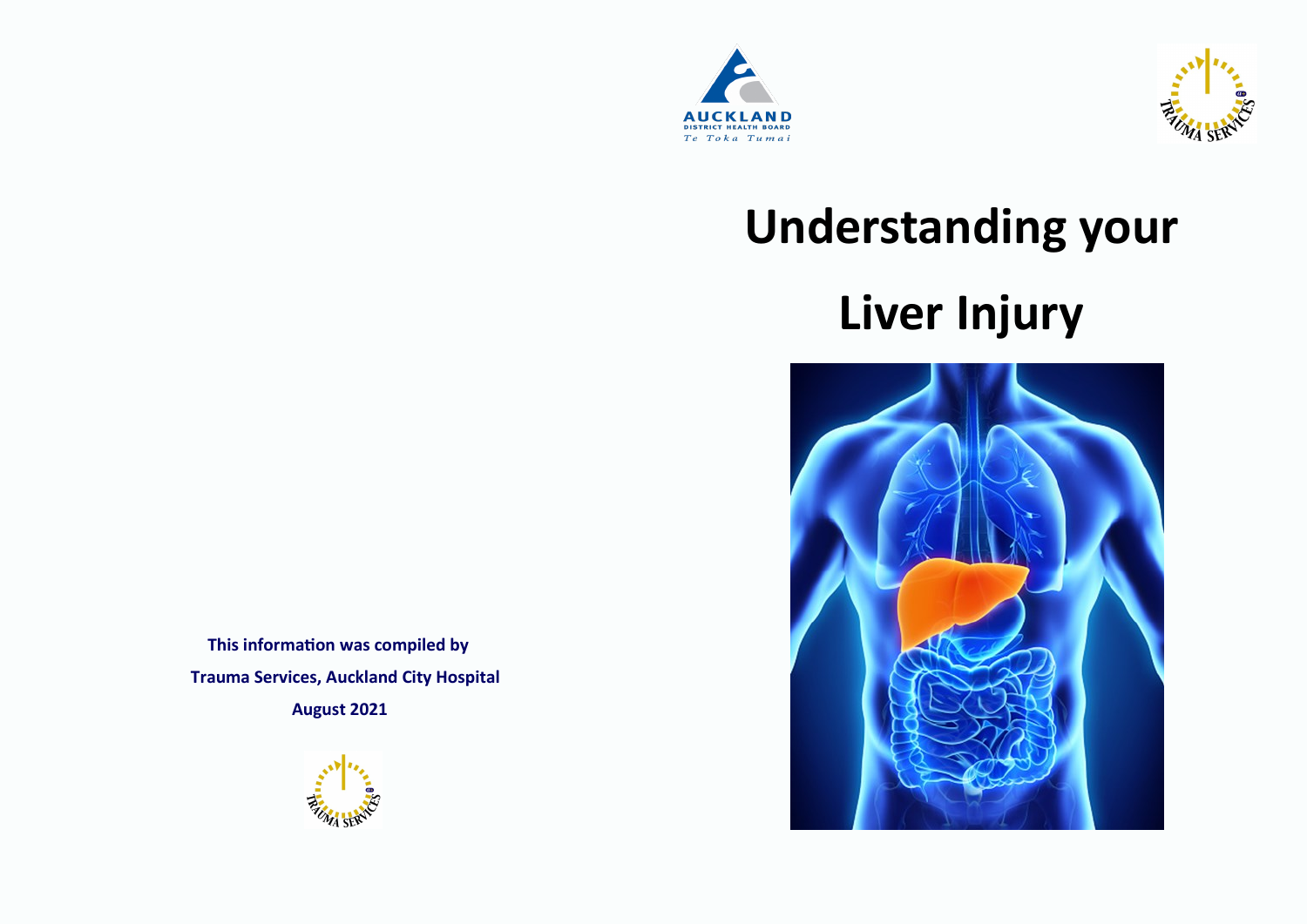**The Liver** is in the upper right abdominal area, underneath the lungs & on top of the stomach, intestines & right kidney. It is the largest internal body organ & weighs about 1.5kgs. It is protected by the lower rib cage on the right side. The liver has 2 main sections & a very large blood supply. Up to 25% of the body's blood passes through & is processed by the liver at any one time. It is part of the digestive system & is joined to the gallbladder & bowel by small tubes called ducts.



#### **What does the Liver do?**

The liver is essential for our survival & has many functions in the body. These include the metabolism (breakdown, change & use) of carbohydrates, glucose, fats, protein & amino acids. It is essential for producing red blood cells & the factors which help our blood to clot. The liver also has a role in the production of hormones & cholesterol, immunity protection, keeping our blood pressure normal & it stores vitamins & minerals to be used later by the body. The liver makes liquid bile which is needed to digest our food. However, one of the liver's main roles in the body is to help get rid of toxins & poisons – such as alcohol, drugs, medications & other waste products.

## **After discharge**

# **See your GP about a week after you leave hospital.**

He/she can monitor your progress & manage your gradual reduction in pain medicines or check your blood tests as you improve. The GP & ACC can assist you in your return to work or if needed , access further community supports.

It is not unusual to experience more pain when you get home – you will be doing more normal activities rather than resting as you were in hospital.

Take your pain medicine as prescribed.

## **Return to sport**

You should not participate in any aggressive or physically active sports or activities for at least 3 months. Once the liver is fully healed it will not limit your diet, work ability, school or recreational activities.

## **Alcohol**

After a liver injury the use of alcohol should be avoided for about 6 weeks. This will give your liver the best chance to fully recover.

 **In the few weeks after a liver injury (or surgery) if you get any sudden or new abdominal pain, fever or increasing dizziness,**

## **contact your GP immediately or if necessary Dial 111 for an ambulance**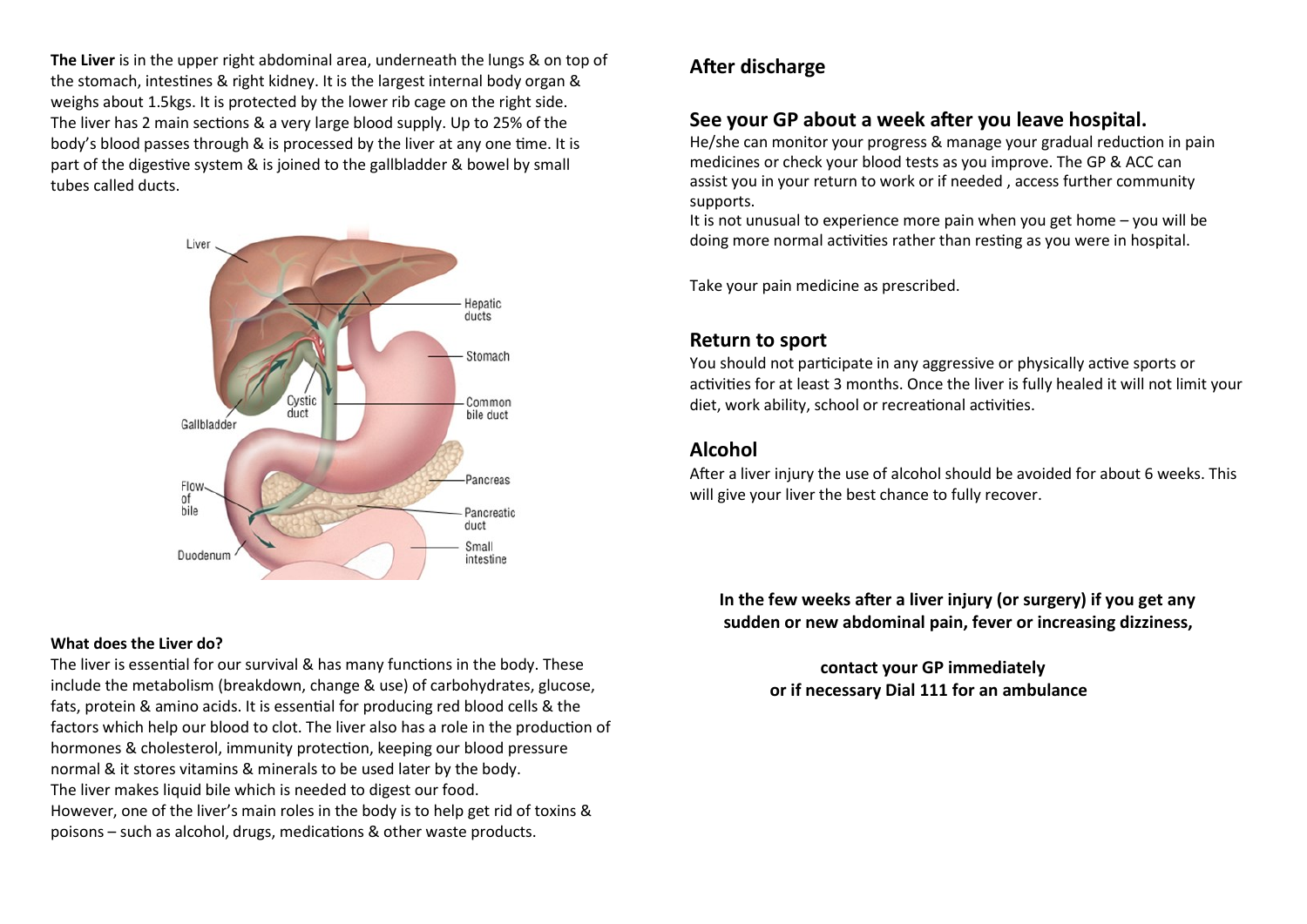# **Healthcare team members who you may meet during your stay in hospital**

**Nursing & Medical staff** – will monitor you & support your recovery & arrange any investigations (x-rays &/or blood tests).

**Trauma Nurse Specialist**— will ensure your care is co-ordinated, especially if you have other injuries. They can give you & your whanau extra advice while in hospital, assist in planning for a safe discharge & support you need with any initial ACC queries.

**Acute Pain service** – can assist in managing your pain if needed.

**Dietician**— can monitor your ability to eat well & assist if needed.

**Physiotherapist** – to assess & monitor your progress with deep breathing & coughing exercises, to assist with mobility to prevent complications & enhance your recovery.

**Occupational Therapist**—to monitor your recovery if you hit your head, to ensure you are safe for discharge & provide any equipment you might need at home.

**Social worker** – available for support, arranging community support services or counselling should you require them. Please ask.

**Maori & Pacifica support** — please ask if you wish this service to visit.

**Older Persons Health** doctor—will visit you if you are 75 years or over.

**Health Psychologist**— available for counselling. Please ask the ward staff if you need this service.

If you have any questions—Please ask our team

#### **Liver injuries**

Because of its size & location, the liver is easily injured. This can be from a direct blow to the abdomen or chest during a road or cycle crash, a fall, an assault (direct blow or stabbing) or during contact sports. The liver can be torn or cut (lacerated) or crushed. Any of these injuries can cause the liver to bleed or cause a bruise (or haematoma) because it has a large blood supply.

#### **Diagnosing a Liver Injury**

An abdominal CT scan will identify a liver injury. Sometimes an emergency operation is required to control bleeding, remove the damaged or bleeding portion & a diagnosis is made then. The severity of the liver injury is also made at that time.

#### **Treatment for a Liver Injury**

The majority of liver injuries do not need surgery. Often the bleeding will stop by itself. This will depend on the type of injury, where the liver is injured & how severe the injury is.

Treatment may include:

- Bedrest initially, then slowly increasing how much you can move about e.g just getting up for the bathroom to being able to go for a reasonable walk
- Good pain medication, either by mouth or intravenously (IV) or a combination of both. If needed, a PCA (patient controlled analgesia) will be arranged for you. This device means you give your own pain relief when you need it.
- Frequent monitoring for early signs of re-bleeding by taking your blood pressure & heart rate regularly.
- Daily blood tests to check clotting factors, blood counts & liver function tests. Once stable these can be less often.

If needed, eating & drinking may be restricted to start with – then you will be given intravenous (I.V) fluids.